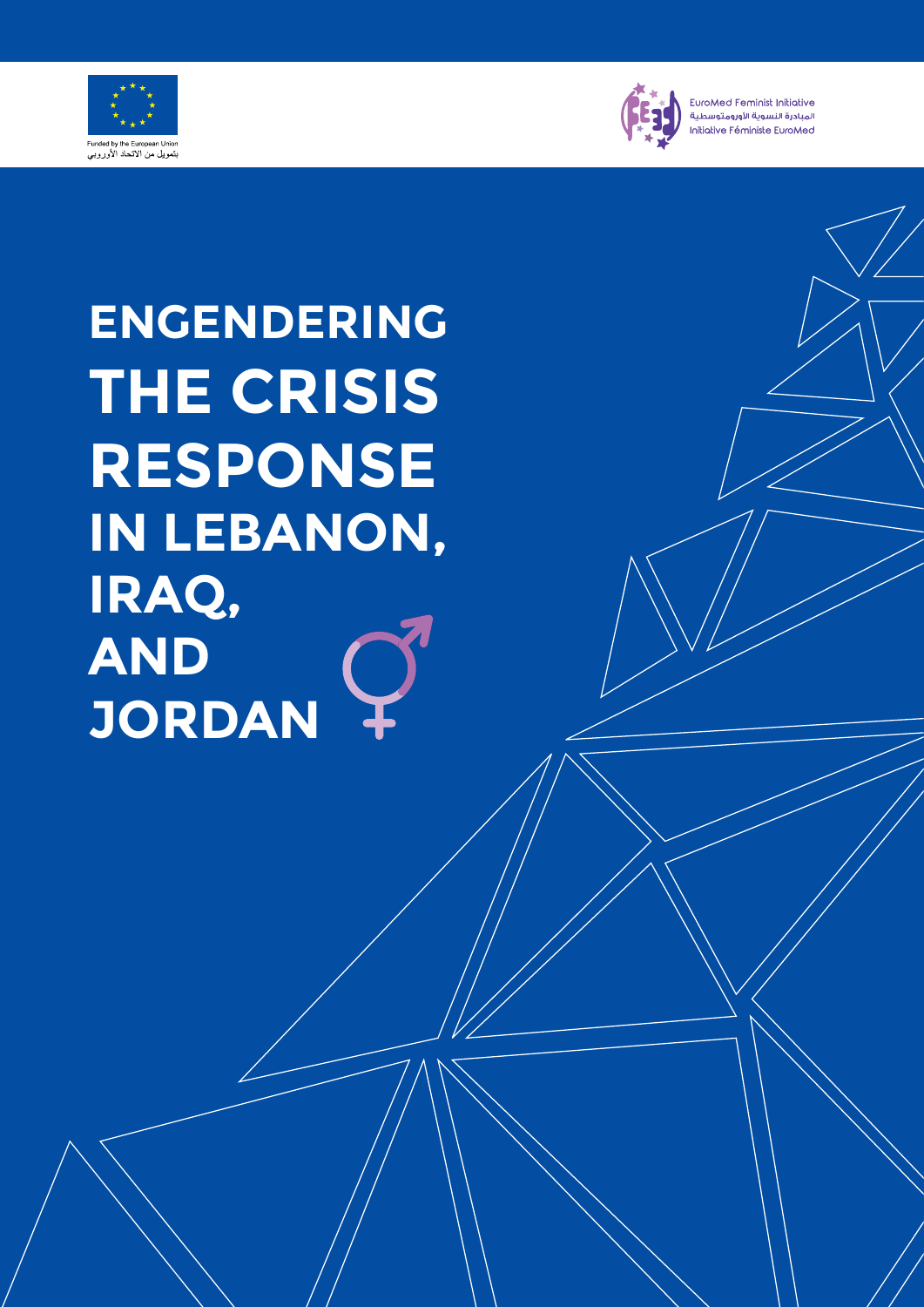# **Engendering the Crisis Response in Lebanon, Iraq, and Jordan**

## **Brief**

**Researchers:**

**Jessica Al-Moujabber, Charles Teffo, Gulnar Wakim**

This publication was produced with the financial support of the European Union through the European Union Regional Trust Find in Response to the Syrian Crisis, the EU Madad Fund. Its contents are the sole responsibility of EuroMed Feminist Initiative and do not necessarily reflect the views of the European Union.

EuroMed Feminist Initiative provides expertise in the field of gender equality and advocates for women's universal human rights as inseparable from democracy building and citizenship, for political solutions to all conflicts, and for the right of peoples to self-determination.

## Copyright 2020 by EuroMed Feminist Initiative All rights reserved. No parts of this report may be reproduced without permission.

For permission and questions contact: EuroMed Feminist Initiative 75005 Paris France Phone: + 33 1 46 34 9280 Email: ife@efi-euromed.org **www.efi-ife.org** SIRET: 48854169900010

## **About the EU Regional Trust Fund in response to the Syrian crisis, the EU Madad Fund**

Since its establishment in December 2014, a significant share of the EU's non-humanitarian aid for Syria's neighbouring countries is provided through the EU Regional Trust Fund in Response to the Syrian Crisis, the EU 'Madad' Fund. The Trust Fund brings a more coherent and integrated EU aid response to the crisis and primarily addresses economic, educational, protection, social, and health needs of refugees from Syria in neighbouring countries such as Jordan, Lebanon, Turkey and Iraq, and supports overstretched local communities and their administrations.

For more information about the EU Trust Fund, please visit https://ec.europa.eu/trustfund-syria-region/content/ home\_en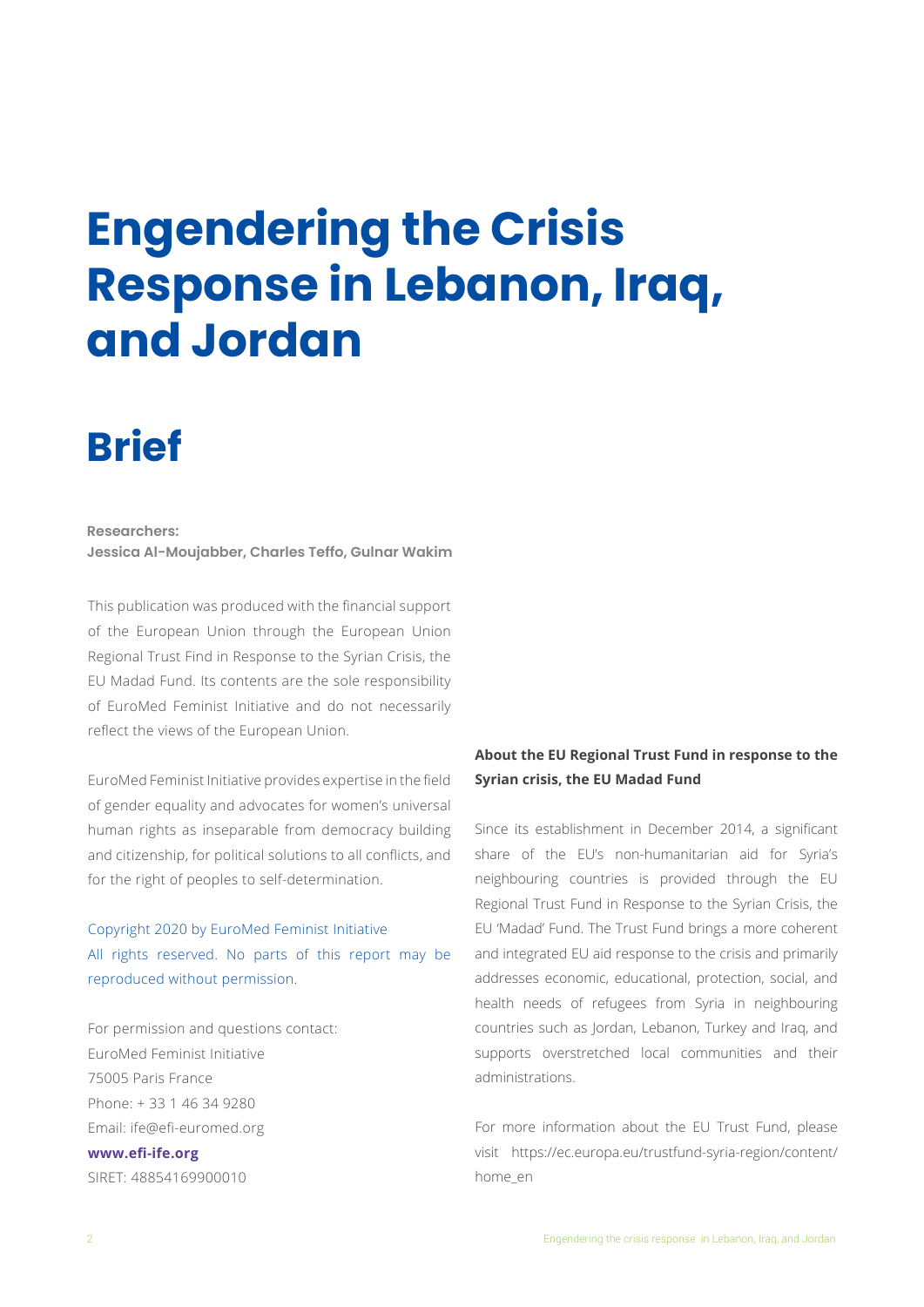## **Context**

With the ongoing conflict in Syria since 2011, millions of Syrians have sought asylum in neighbouring countries. The following report seeks to assess the level of inclusion of gender perspective in the Syrian crisis response in Lebanon, Jordan and Iraq. In addition to this crisis, each country has existing political, social, economic, and legal constraints that have compounded the difficulties faced by refugee and vulnerable host populations, particularly women and girls. The situation of Syrian refugee women is impacted by local, regional and international policy frameworks and social contexts. Though the three countries have different approaches to address the refugee crisis, and in some instances contextual and legal variances, many challenges and circumstances are common.

# **Objectives of the report**

The report combines cross country analysis with detailed reading of each specific national context. The study investigates if and how the main actors in the response to the Syrian refugee crisis (governmental institutions, UN agencies, national and international NGOs) are integrating a gender perspective in the design of their strategies and in the implementation of their programs, across the different sectors.

# **Methodology**

In order to answer the questions addressed in the study, a thorough desk study was performed, seventy-two (72) key informant interviews (KIIs) were conducted with institutional actors, field experts and operational coordinators from various organizations, as well as a total of 1,149 surveys with Syrian, Lebanese, Jordanian and Iraqi women. However, a key factor that affected the data gathering process was Covid-19, which caused several delays due to shifting to online methods.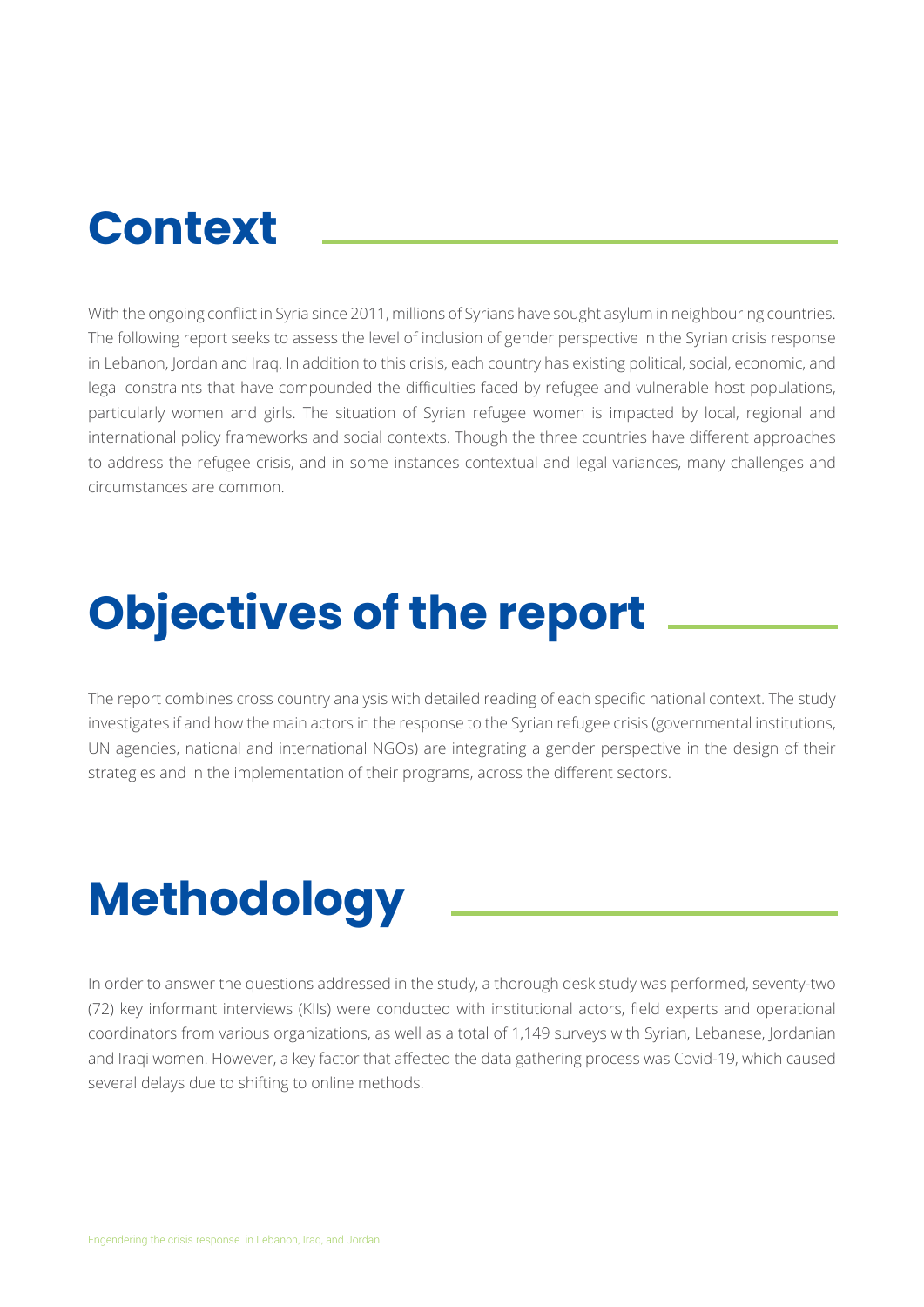# **Structure of the following brief**

### **Cross-Country Analysis Between Lebanon, Jordan, and Iraq**

**The strategic approach to the Syrian Crisis approach of the three countries Actors Coordination Strategy Design and Implementation Legal Framework National Action Plan (NAP-1325) for each country. Key Recommendations for the Region**

### **Country Specific Analysis Lebanon Crisis Response**

I. Gender Equality in Strategic Plans & Policies II. Implementation Challenges & Successes III. Legal Framework IV. Key Recommendations for Lebanon

#### **Iraq Crisis Response**

V. Gender Equality in Strategic Plans & Policies VI. Implementation Challenges & Successes VII. Legal Framework VIII. Key Recommendations for Iraq

### **Jordan Crisis Response**

IX. Gender Equality in Strategic Plans & Policies

- X. Implementation Challenges & Successes
- XI. Legal Framework
- XII. Key Recommendations for Jordan

#### **Conclusion**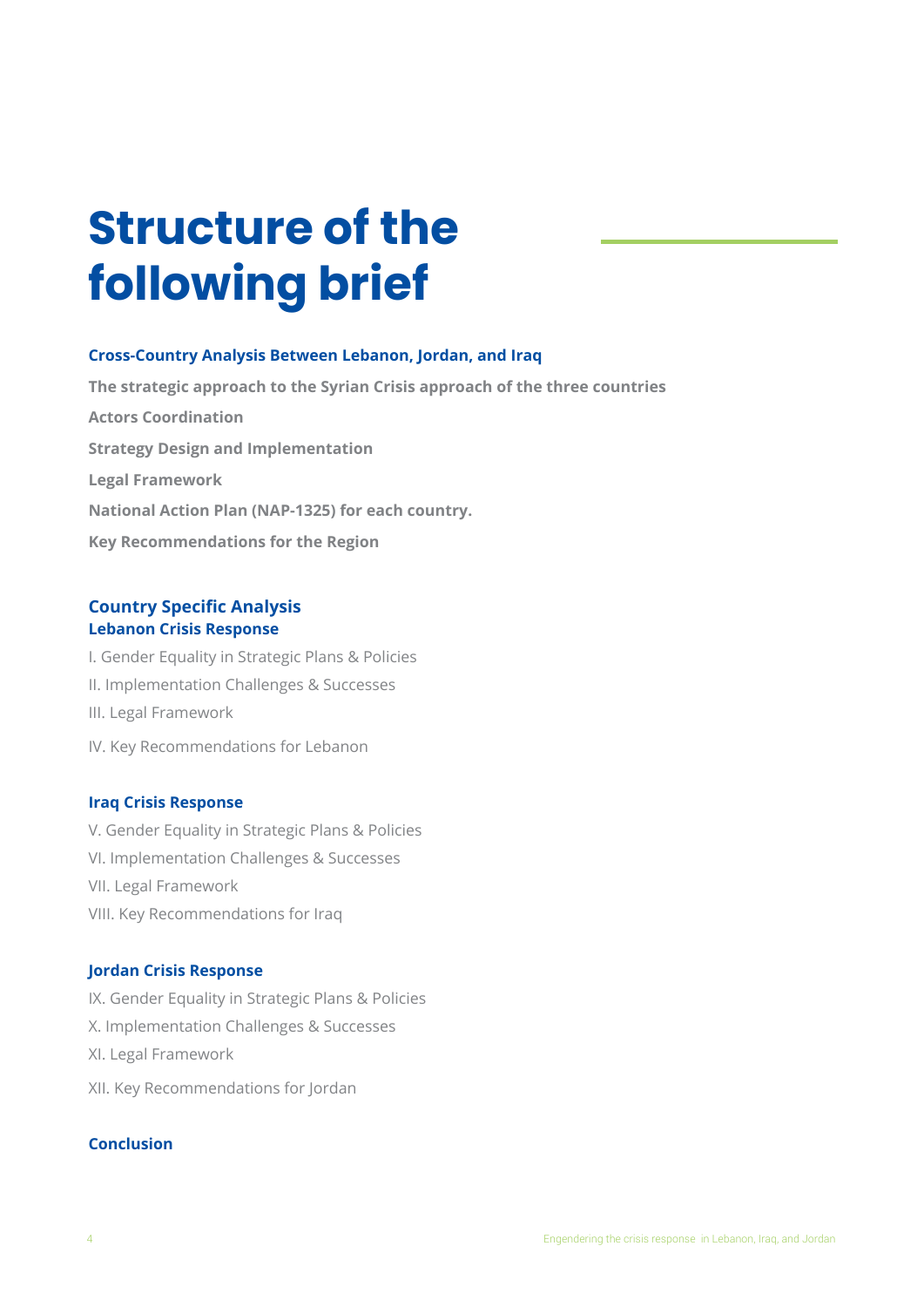## **Cross-country analysis**



## **The strategic approach to the Syrian crisis response**

**Lebanon** is in a situation of systemic uncertainty. Strategies are halfway between emergency response with service provision to women and development approaches considering long term holistic answers.

In **Iraq**, with the repercussions of armed conflict, the country faces a far-reaching complication with regards to GBV emergency requirements.

**Jordan** benefits from strong institutions and executive power, with a historical background in integrating refugees. The focus is more on economic empowerment concerns in terms of strategic positioning.

## **Actors coordination**

**•** There have been numerous joint efforts to improve

and mainstream coordination through the use of different platforms, including meetings and working groups led by the UN agencies, ministries and donors. **•** All three countries rely on the cluster/working group coordination mechanisms led or co-led by the UN agencies. However, the participation of actors in these meetings was described as more consistent at the upper levels of coordination, than on the field level.

**•** The political situation and repetitive ministry changes with different mandates limit the ability to organize a long-term response.

### **Strategy design and implementation**

The three countries have showed successes and challenges whilst implementing their response strategies.

Actors in the three countries are attempting to develop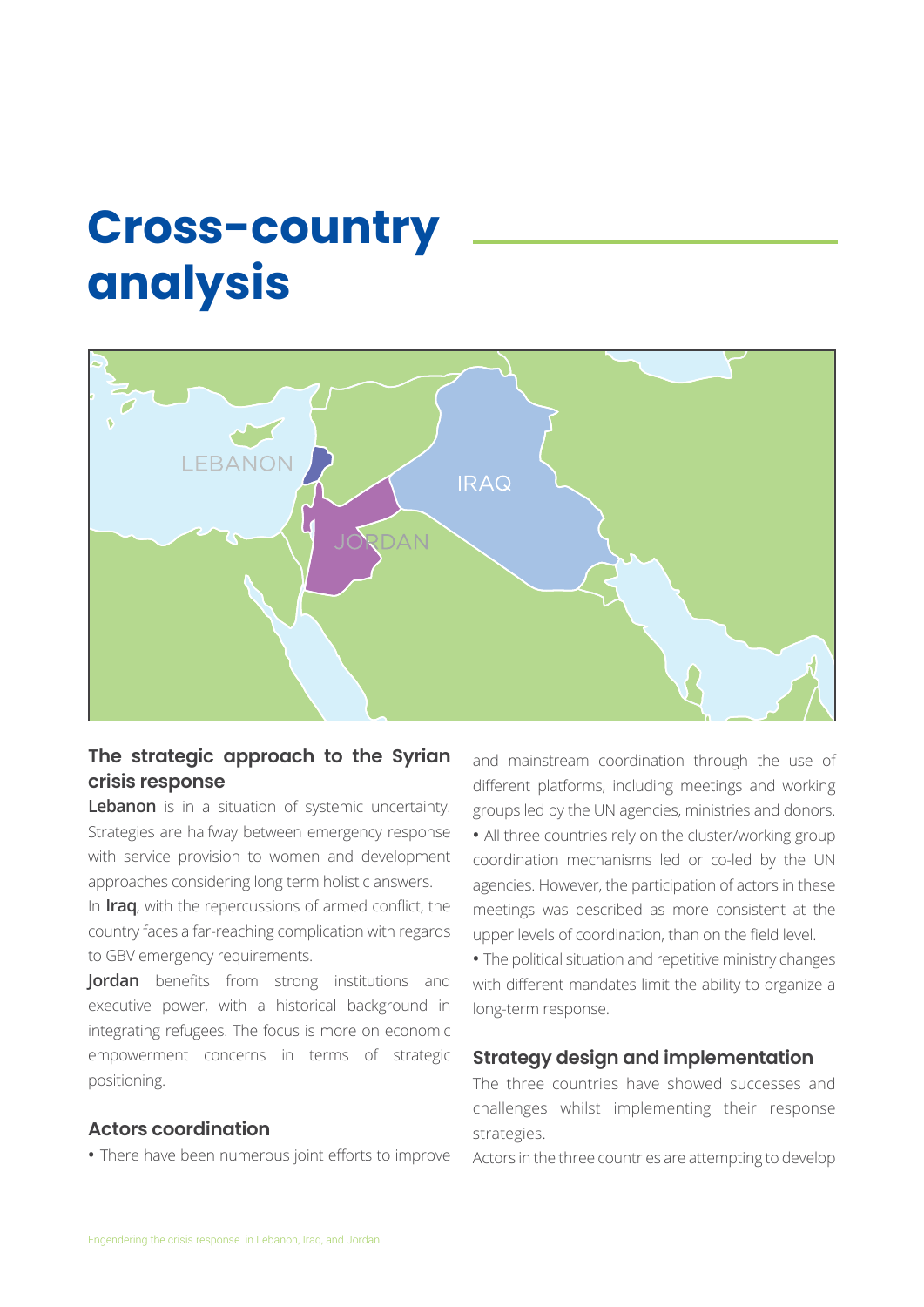more holistic programs by combining a service-based approach with the strengthening of women's social and economic participation.

Women's rights CSOs, INGOs and donors have played a prominent role in advancing this trend favouring a combination between a needs-based and a rightsbased approach. Linking work on the ground with policymaking is a key component of a holistic approach.

## *Identified Challenges in Adopting a Comprehensive Approach to Programming*

Some of the identified challenges among the three countries include:

- Financial cycles which prevent organisations from planning long-term interventions.
- Limited focus in programming on socio-economic conditions faced by women (social norms, cultural barriers, workplace conditions, etc.) and affecting their participation.

**•** The focus in economic participation interventions on traditional roles for women in the workforce that do not promote gender equality nor lead to gender transformative approaches.

#### *Successful Approaches and Actions*

Some successful approaches adopted in the three countries include:

- Combining comprehensive emergency response with long term development as with the establishment of the National Gender Observatory in Lebanon.
- Bringing the needs of most vulnerable to policy making, which is examplified in the Iraqi National Action Plan for UNSCR 1325.
- Economic participation programs that also aim to change social norms and challenge stereotypes.
- Integrating more and more men as actors supporting women´s rights and gender equality.

### **Legal framework**

The study highlighted how the three countries' laws are influenced by conservative social norms. Parliaments have shown a resistance to change, and many laws addressing discrimination against women are not passed with the excuse that they contradict religious rulings. The personal status laws of all three countries do not protect women sufficiently and even have discriminatory clauses for issues related to divorce, alimony, child support and inheritance. Main progress was noted in the labour laws, encouraging women's economic participation and integration in the labour market. Yet, legal frameworks rarely enforce prevention and reporting mechanisms of harassment in the workplace.

## *National action plans for UNSCR 1325: opportunities for the future*

#### **Lebanon**

Lebanon succeeded in adopting the NAP 1325 in 2019. The Lebanese 1325 NAP (2019-2022) aims at:

- Increasing women's access to decision-making at all levels;
- Preventing and containing conflict;
- Preventing and protecting women and girls from GBV risks;
- Improving women's participation in relief and recovery efforts;
- Combating gender discrimination and ensuring equal opportunities for women and men.

#### **Iraq**

Iraq was the first country in the Middle East and North Africa to adopt a NAP 1325 (2014-2018) and is now developing the second NAP 1325 in the frame of a National Policy for Empowerment of Iraqi Women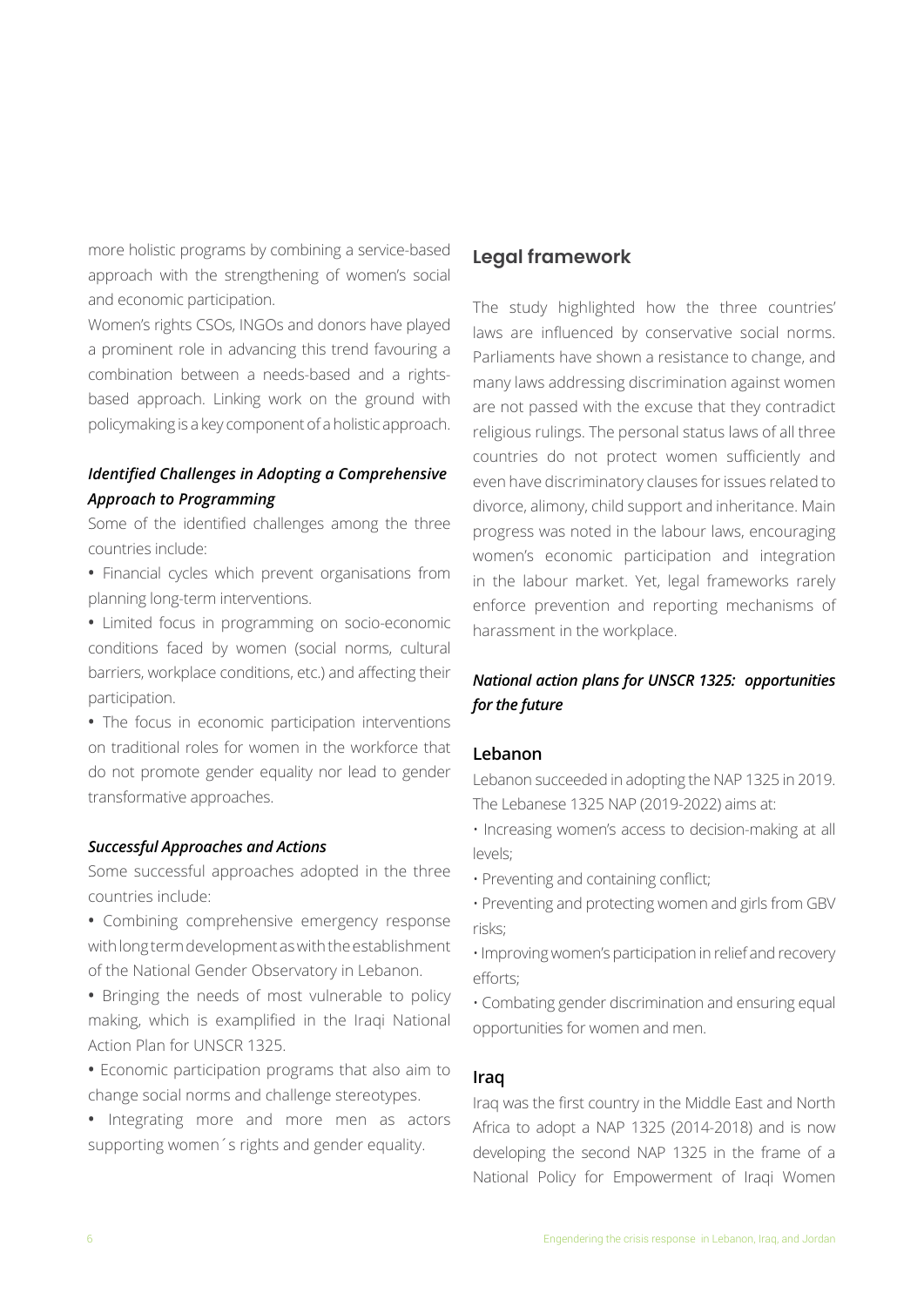(2021-2024). The Iraqi NAP 1325:

- Promotes the protection of women;
- Promotes their social, economic and political participation and;
- Links these issues to the need for legal reform.

#### **Jordan**

Jordan adopted a NAP 1325 in 2017. The Jordanian government is also taking steps to achieve gender equality within the 2030 Agenda for Sustainable

Development with the objectives of:

- Reforming the legal framework;
- Improving access to judicial services;
- Supporting women economically, socially, culturally and politically;
- Empowering the the Jordanian National Commission for Women.

## **Key regional recommendations**

**1. Strengthen the focus on gender in the Regional Refugee and Resilience Plan framework.**

**2. Strengthen women's participation in decision-making and in the elaboration of national strategies.**

**3. Systematize the question of access to services as an overarching pillar in national strategies and programs theories of change.**

**4. Involve men and youth in advocating for gender equality and women's rights.**

**5. Improve women's economic participation and work on the enabling factors for women in the workforce.** 

**6. Support coordination among different actors (State, civil society, academics) to favour a gender-friendly legal framework and social environment.**

**7. Consider long term programming relying on partnerships between local and international actors.**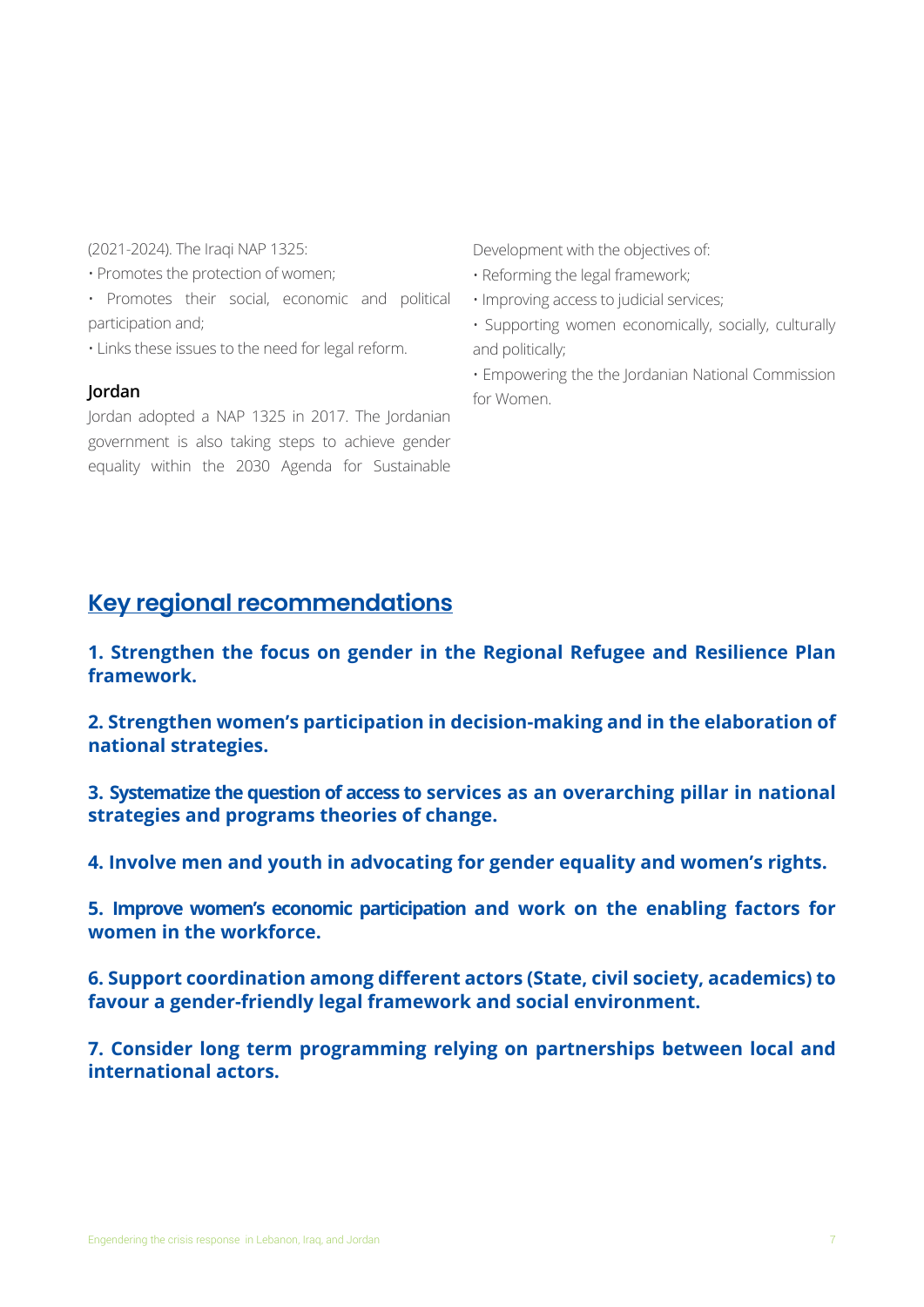# **Engendering the crisis response in Lebanon**

## **I. Gender equality in strategies and policies**

Lebanon is home to the largest refugee population per capita. Women refugees make up 52% of the total Syrian refugees living in Lebanon. In order to address the refugee crisis and the specific vulnerabilities of women associated with it, Lebanon has 3 main actors: The Lebanon Crisis Response Plan (LCRP), The Government, and national and international NGOs.

#### *Structure of the Lebanese Crisis Response Plan*

The LCRP aims to ensure that the humanitarian response to the Syrian crisis tangibly benefits Lebanon and helps to stabilize the country during this challenging period.

### *What key gender-sensitive elements does the LCRP entail?*

• The food security and agriculture sector makes sure gender equality is promoted and integrates GBV interventions in humanitarian action.

• The health sector offers a special focus on GBV. Hospital care as well as mental-health care are provided for free for gender-based violence survivors. • In the education sector, the LCRP recommends gender sensitivity in school enrolment, training teachers on GBV and safe referral mechanisms. It also promotes gender diversity among teachers and staff.

• The livelihood sector aims at facilitating access to income and employment for vulnerable groups, taking into consideration gender and survivors of GBV.

#### *The Governmental strategy*

The government's role has shifted from taking a passive stance to becoming a leading actor in the crisis. The government was keen to show its commitment to women's rights which manifested in the launching of the National Gender Observatory under the patronage of the Prime Minister. Roundtables with high-level representatives were organised by the Ministry of Information to tackle gender related issues. However, recurrent reorganisations and ministry changes limit the ability to provide an organised long-term response and thus many laws that negatively affect women are not dealt with. At the level of economic participation, no national census is available to provide information on the labour force participation with the needed disaggregation. Nonetheless, it is good to note that UNICEF has been working with different ministries on strengthening internal systems, coordination, and laws.

#### *NGO strategies*

Both local and international implementers have been actively working on gender issues in the response to the Syrian Crisis, with a strong emphasis on GBV protection services and legal consultations and representation. SGBV is the main aspect covered under gender projects in the frame of the response plan. However, the amounts of funding dedicated to the emergency response itself, and to the gender component specifically, are insufficient. Recently, organizations commenced shifting towards more comprehensive programming, covering interventions such as economic participation.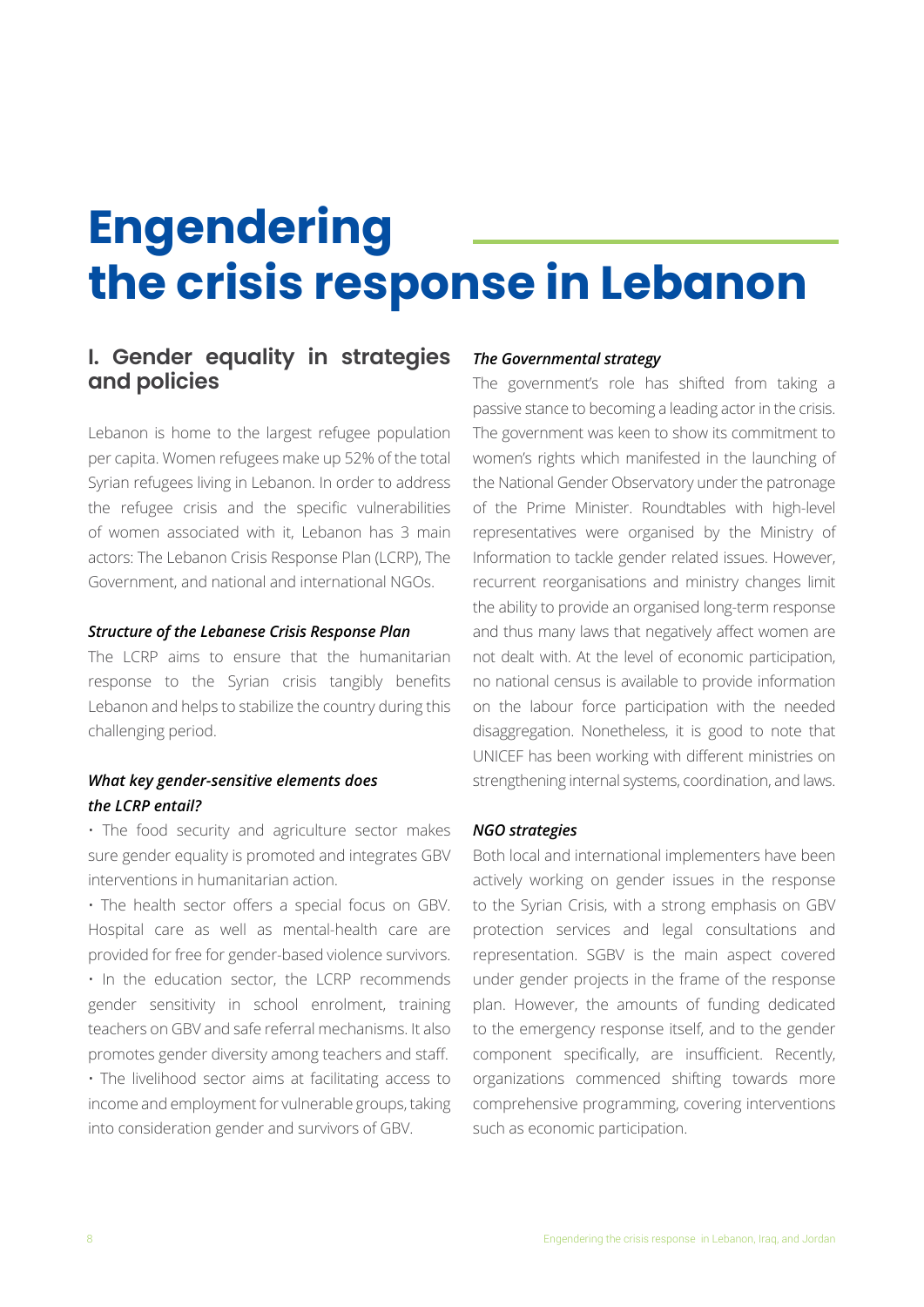Moreover, few actors are tentatively pivoting from women focused activities towards holistic gender approaches. Also, the role of local implementers is changing with aid localization and stronger involvement of the government.

#### **Perception of the impact of work, based on nationality and activity status**

| <b>Nationality</b>                                      |                 | <b>Lebanese</b> | <b>Syrian</b> |  |
|---------------------------------------------------------|-----------------|-----------------|---------------|--|
| <b>Personally</b><br>empowers me                        | Work<br>No work | 87%<br>91%      | 83%<br>79%    |  |
| <b>Financially</b><br>empowers me                       | Work<br>No work | 80%<br>92%      | 90%<br>81%    |  |
| <b>Empowers</b><br>me inside the<br>household           | Work<br>No work | 66%<br>66%      | 90%<br>81%    |  |
| <b>Complicates</b><br>the situation<br>in the household | Work<br>No work | 14%<br>9%       | 7%<br>12%     |  |
| <b>Complicates</b><br>the situation in<br>public spaces | Work<br>No work | 5%<br>3%        | 3%<br>5%      |  |

## **II. Implementation challenges and successes**

#### *Identified Challenges:*

The instability of the economic and political situation in the country has inflicted many challenges on implementation. Most fall within these three categories: 1. Effectively translating above described approaches into operations;

2. Access to services. This was a key issue due to lack of resources, lack of trust, increase of reported cases etc. 3. Uncertainty of the role and mandate of national machineries for gender equality.

#### *Identified Successes:*

The formation of GBV clusters and the trainings and capacity building sessions that were done at the strategic level showed positive results.

1. Trainings provided to civil society actors improved gender mainstreaming of programs.

2. The government showed stronger commitment in dealing with GBV, which positively impacted the projects implemented in the country.

## **III. Legal framework**

#### *General context and state of the current legislation*

Women in Lebanon, both Lebanese and Syrian, face discrimination at many levels, linked to legal discrimination, social conservatism and inadequate public policies. Also, the religious courts and the political corps have a large impact on the legal framework. This is particularly true at the level of labour and personal status laws

### *Best practices for legal amendments and advocacy*

The most successful example is the adoption of the NAP 1325. Even though implementation in some areas might be complex, its design itself was a positive step because it acknowledges the role of women in peace and security and sets an implementation plan.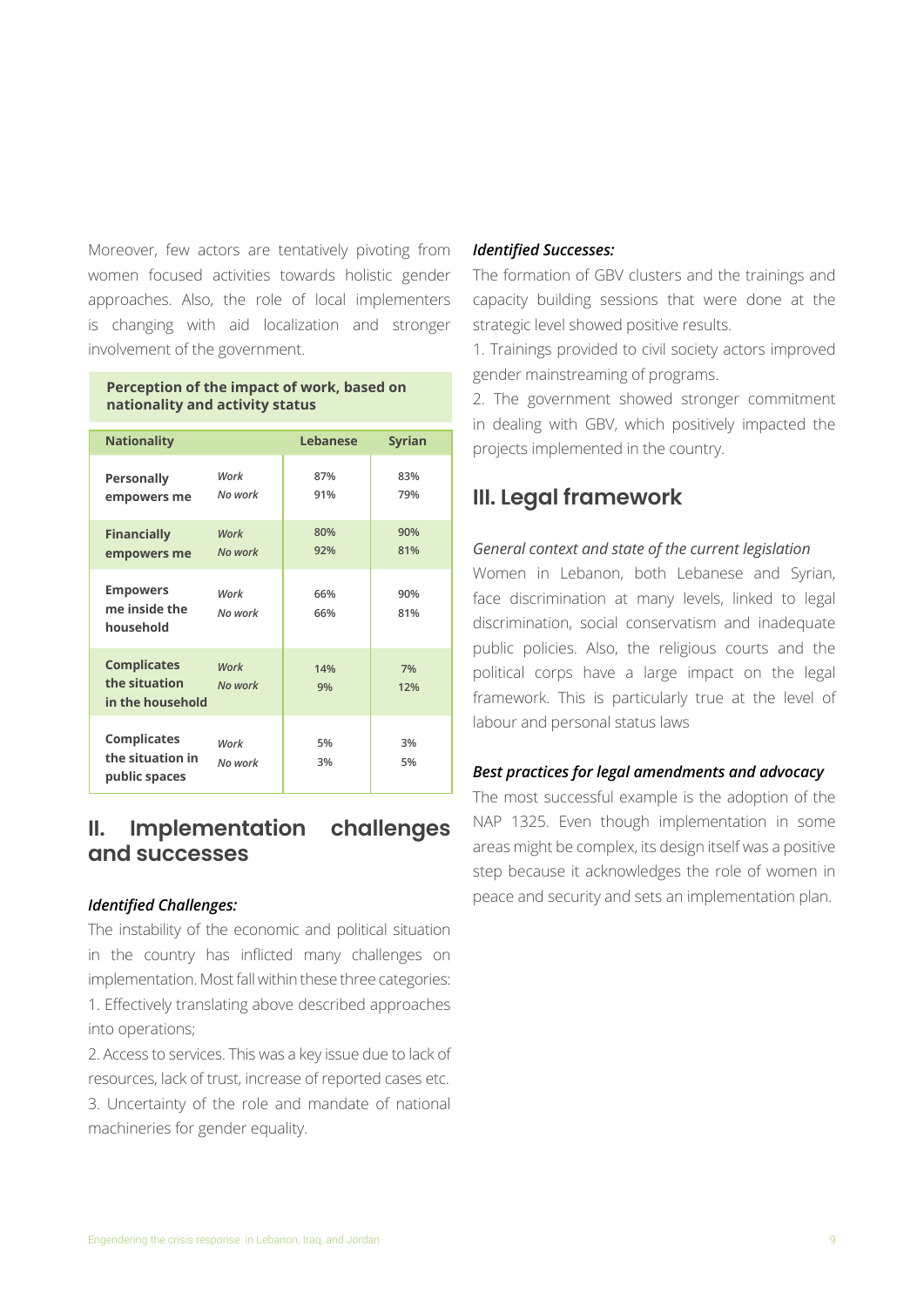## **Key recommendations for Lebanon**

## **• Advocating for a legal and policy framework that provides women with a safer environment**

Ex: Advocate for the reform of existing personal status laws and for the set-up of optional civil marriage code

## **• Providing comprehensive services and enhancing access**

Ex: Review follow-up mechanisms to adequately cover users' needs.

## **• Increase and diversify awarenessraising activities**

Ex: Social media should be broadly used for reaching part of the host community.

## **• Strengthening economic participation program design**

Ex: Economic empowerment programs should consider diversifying their offer to include work opportunities that challenge stereotypes. This type of approach is key to: (a) encourage women to go for non-traditional jobs and (b) contribute to more global changes in perceptions and existing social norms.

## **• Enhancing coordination between women's rights CSOs and other actors of the response**

Ex: Capitalise on existing partnerships with organisations that have gender expertise to ensure that programs are designed with a holistic gender approach.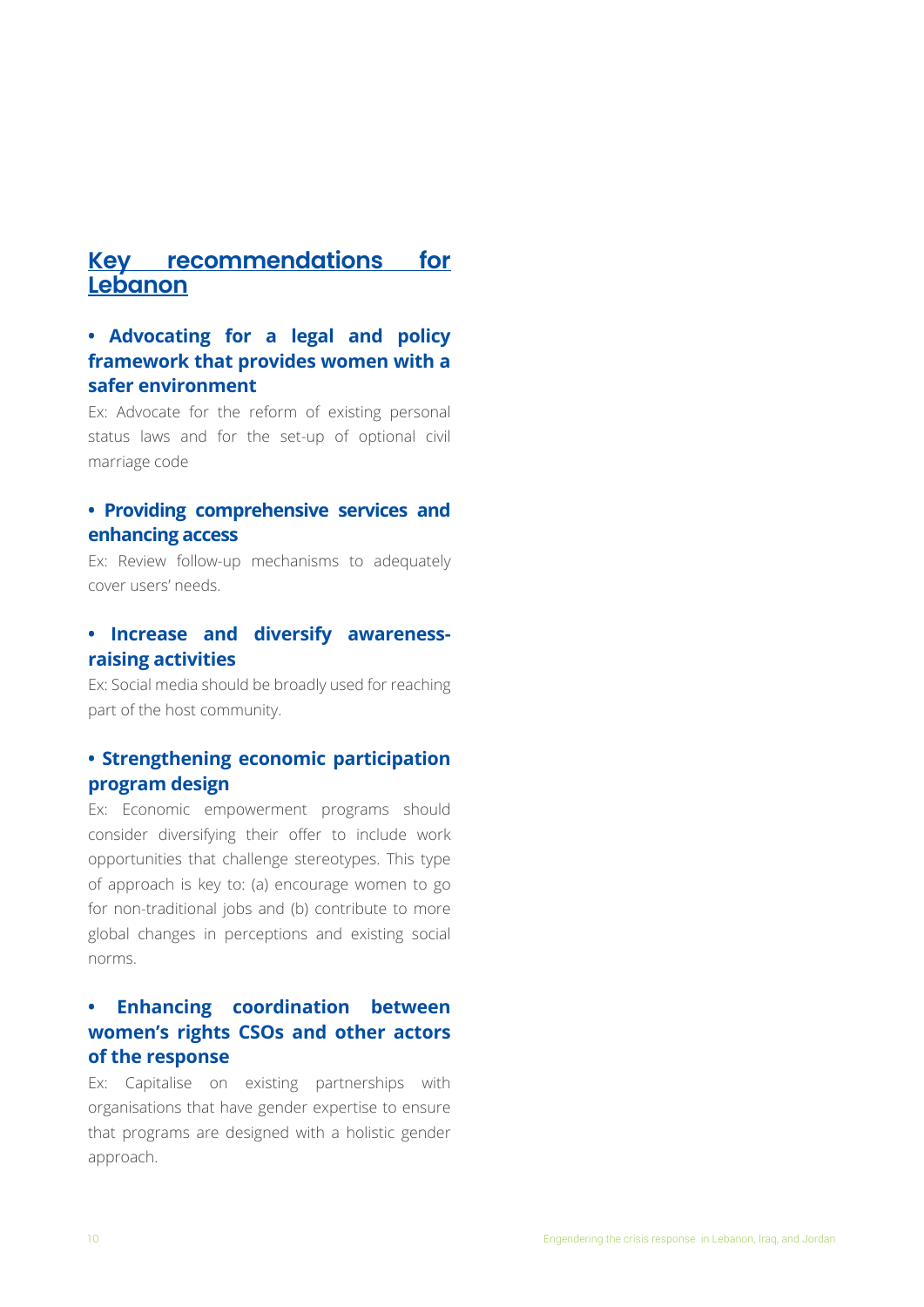# **Engendering the crisis response in Iraq**

## **I. Gender equality in strategies and policies**

In terms of the response frameworks, the Iraqi case is extremely complex due to the successive conflicts, invasion, and resulting instability. In this context, Iraq relies on two different frameworks:

1. The regional 3RP to answer the Syrian crisis that further spread to Iraq.

2. The Humanitarian Response Plan for Iraq, a strong humanitarian independent framework tailored to answer the national context. The first two strategic objectives of the response address "Critical problems related to physical and mental well-being" and "Critical problems related to protection". Priorities under these objectives are directly focusing on preventing and dealing with GBV in and outside camps, granting adequate access to services, and promoting gender equality.

However, gender mainstreaming in the strategic design of the crisis response in Iraq faces two key challenges that affect the interventions of all actors:

1. Firstly, programming in Iraq is widely focused on provision of GBV services, leaving little room for developmental questions.

2. Secondly, the response to GBV issues itself and the possibility to develop a comprehensive gender approach in general are limited by many factors, including social norms, security concerns and the political context.

#### *Focus of the Response on Gender Based Violence*

The majority of services focus on GBV and include prevention, mitigation and protection activities, as well as engaging both women and men to change social norms. However, there are still needs to expand the offer of comprehensive services to victims/ survivors of violence. Activities that contribute to women's financial independence, which is a crucial element of development, remain limited. Among the respondents, both Iraqi and Syrian women stated that an income-generating activity within the household reduces tension at home (74%), and that an activity outside the household empowers them (72%).



## **II. Implementation successes and challenges**

Despite the presence of some obstacles, significant progress was achieved over the last years in terms of capacity building in Iraq. Key successes and challenges faced during implementation are mentioned below.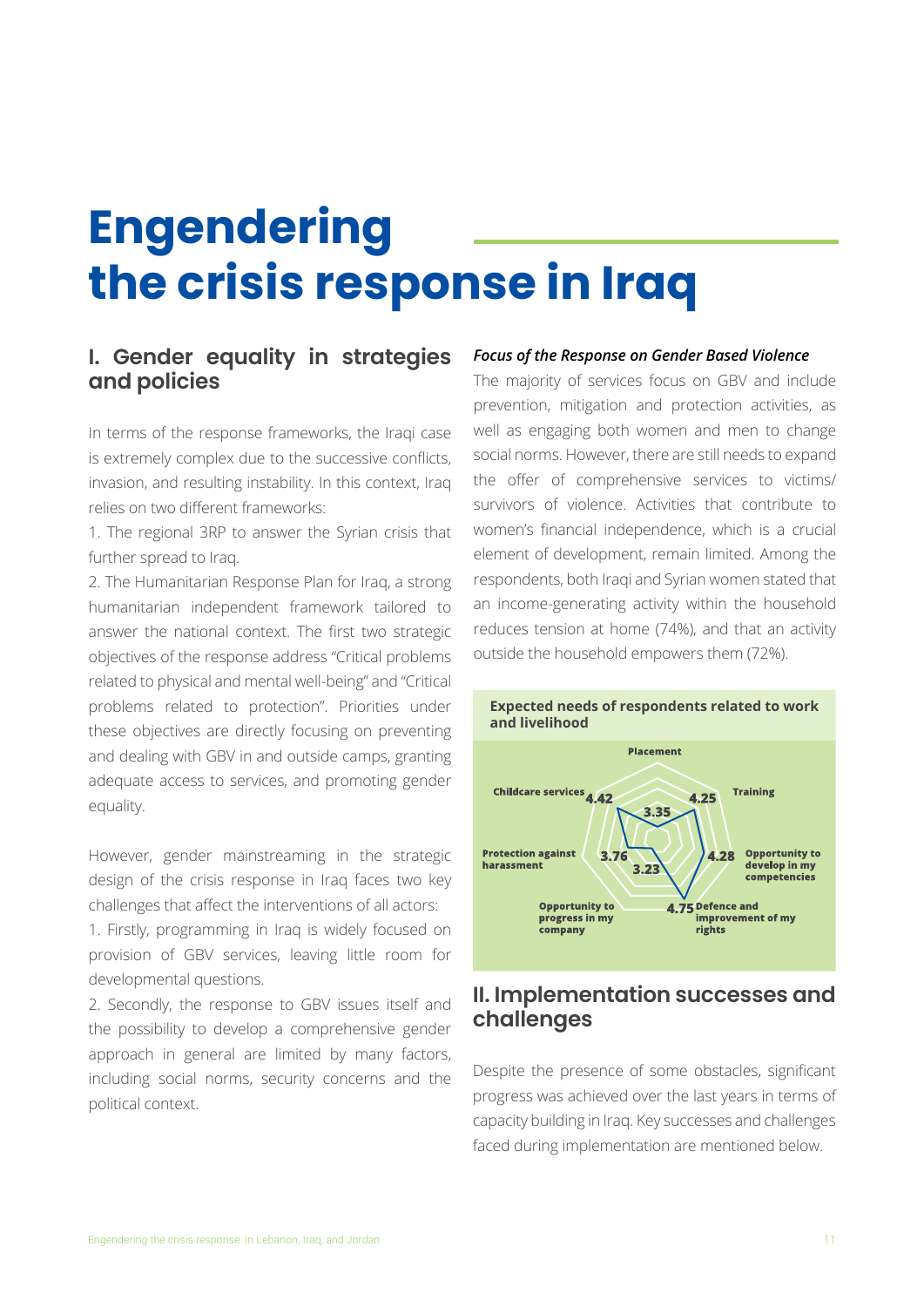#### *Identified Successes*

- Effective service delivery in the camps.
- Vocational trainings and job placement.
- Involving men and collaborating with religious leaders.

#### *Identified Challenges*

• The extent of financial needs in Iraq in terms of humanitarian and development interventions are above funding capacities.

• The difficulty to shift from emergency to development approach. This is due to the fact that actors of the response may lack the data and ability to understand the extent of the issues at the macro level, notably with the so-called ISIS women and with the population that lived under ISIS rule in general, and that fact that communities have different ways of dealing with certain social issues.

• Difficulties in going beyond current needs to develop women's economic participation projects.

## **III. Legal framework**

### *Notable Improvements*

The study showed that Iraq portrayed notable improvements in its legal framework, a few of which include:

• The introduction of a 25% women participation quota in the Iraqi parliament in 2004, and 30% in Kurdistan Region in Iraq (KRI).

• The adoption of laws against human trafficking and sexual violence for both the host and refugee communities in 2021.

• The criminalization of Female Genital Mutilation in Article 6 of the Domestic Violence Law of KRI.

Despite this progress, there are still many steps that should be taken in order to contribute to a gendersensitive legal framework. These include:

• Amending the Personal Status Law No. 188 (1959) which results in unequal rights and treatment for women, namely in terms of marriage, divorce and inheritance.

• Extending the law on domestic violence in KRI to cover Syrian refugees, Internally displaced populations (IDPs) and, so-called ISIS women.

• Amending Law No. 111 which still exonerates the rapists if they marry their victim.

## **Key recommendations for Iraq**

### **• Advocating for legal reform**

Ex: Advocate for the harmonization of law at the national level to benefit all women in Iraq/KRI.

## **• Supporting women's participation in decision making**

Ex: Raise the quota for women's participation in the government to 50%.

### **• Enhancing coordination with women's rights CSOs**

Ex: Support the coordination of CSOs in their efforts to advocate and engage State actors on improving laws and changing social norms and practices.

### **• Favouring an inclusive national gender strategy**

Ex: Advocate for supporting and/or creating solid national machineries for gender equality with clear and detailed mandates for policy design and implementation.

## **• Strengthening women's economic participation**

Ex: Men should be included in the awareness sessions in order to guarantee the safe and credible pathways for women economic empowerment

### **• Promoting women's leadership and engaging men as actors of change**

Ex: Capitalize on success stories mobilizing men at the household level, as well as local leaders to mainstream the approach in areas with limited outreach.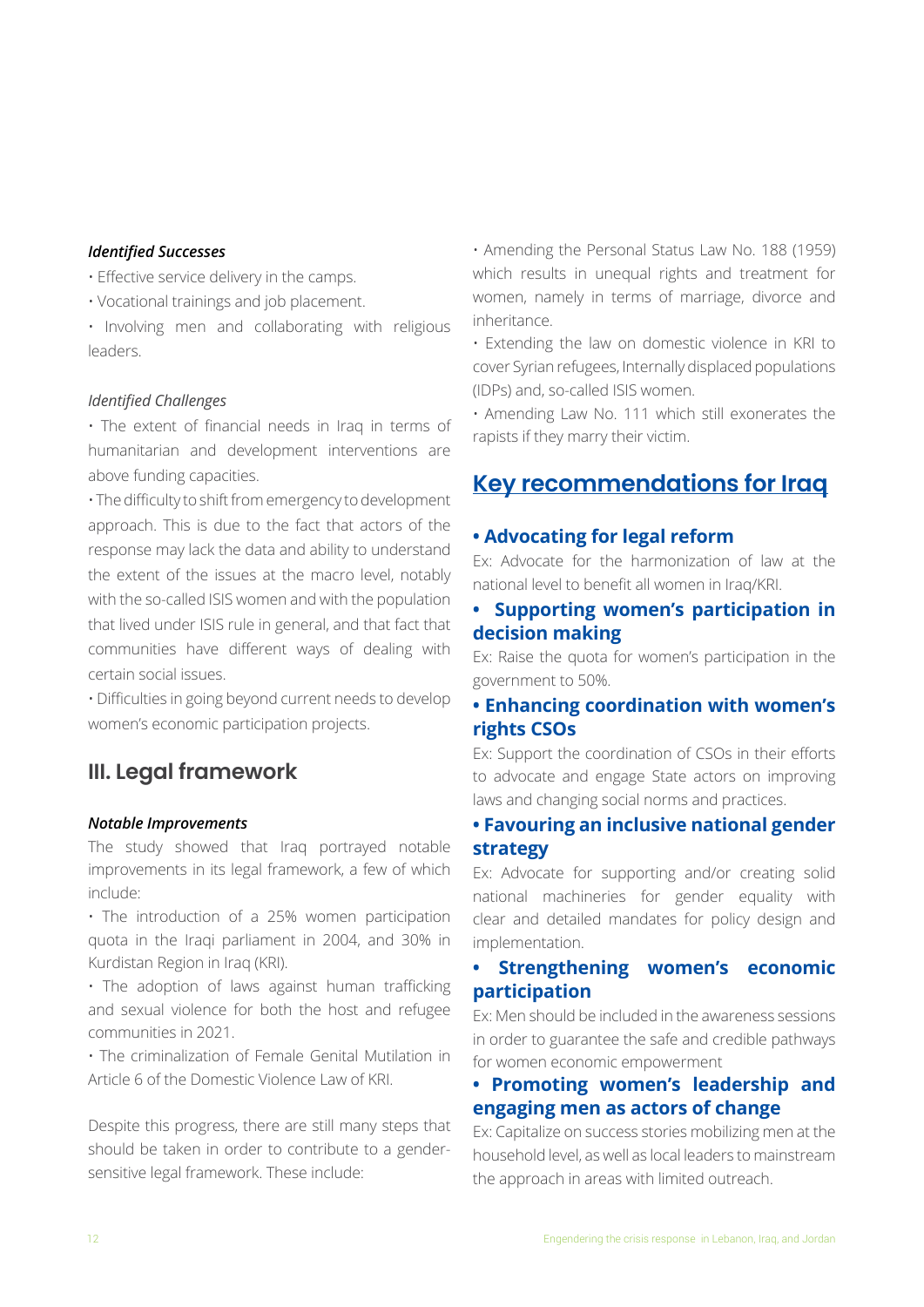# **Engendering the crisis response in Jordan**

## **I. Gender equality in strategies and policies**

In Jordan, the government plays an active role in the crisis response. The Jordan Response Plan (JRP) is led by the Jordanian government and so are other initiatives that aim at achieving gender equality.

#### *The Jordanian Crisis Response Plan*

Led by the Ministry of Planning and International Cooperation, the JRP constitutes the strategic partnership mechanism for the development of a comprehensive refugee, resilience-strengthening and development response to the impact of the Syria crisis on Jordan.

The JRP sets four steps to mainstream gender across the response:

1. Formulating indicators and results for gender equality within results-based frameworks;

2. Setting a gender-responsive budget per sector;

3. Integrating the Gender Marker self-assessment of the Inter-Agency Standing Committee (IASC) in the JORISS system;

4. Monitoring and evaluating gender mainstreaming. However, the above-mentioned steps were not successfully translated into a comprehensive gender sensitive and equitable response, particularly when it came to shifting from strategy to implementation.

#### *Focus of the Response on Economic Empowerment*

In terms of the sectoral focus, the strategies of the Jordanian government have focused on economic empowerment interventions. The Jordan Compact

agreement of 2016 entailed providing working permits for refugees in certain economic sectors against trade deals for the country. However, only 4% of those benefitting from the permits were women, which puts into question the gender considerations taken while developing and implementing the compact. Despite the importance of economic participation, respondents to this study have highlighted that addressing GBV remains a key issue.



### *National Strategies on Gender Equality and Women's Participation*

Among other plans, the Jordanian government also expressed its commitment to achieving gender equality within the 2030 Agenda for Sustainable Development, with the following specific objectives:

(a) Reformation of the legal framework. (b) Improved access to judicial services.

(c) Supporting women economically, socially, culturally and politically.

(d) Empowering the JNCW.

Despite the Jordanian government's overall policy and strong framework, its focus was mainly on addressing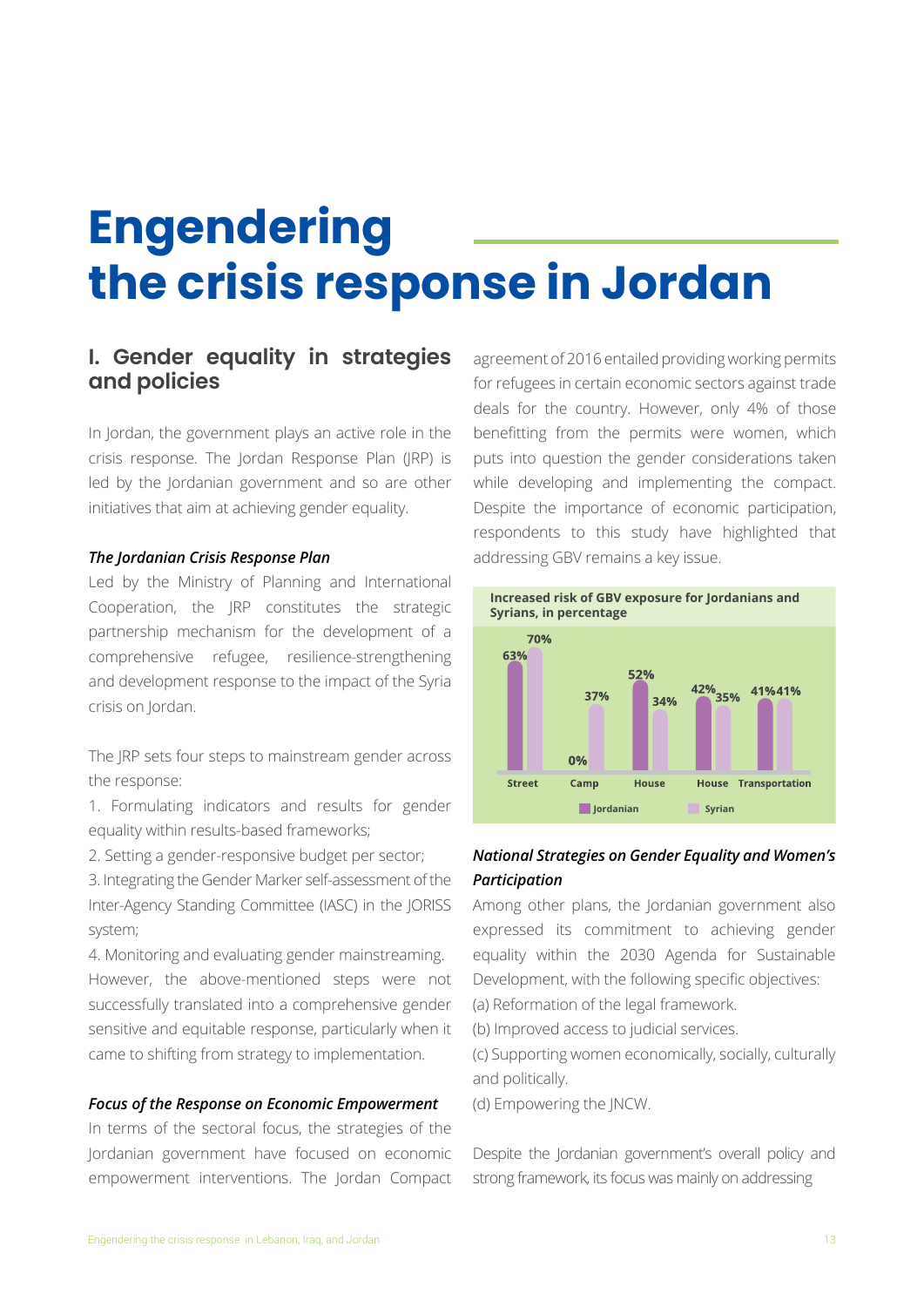"objective barriers" to women's empowerment and participation, while overlooking the social, cultural and legal barriers that hamper access to economic participation. Jordan also created an inter-ministerial committee for women's empowerment led by the Ministry of Political and Parliamentary Affairs. The aim of this committee is to provide leadership, coordination and accountability for action across the government on achieving commitments related to women's human rights.

## **II. Implementation successes and challenges**

The identified successes and challenges in the Jordanian response plans are as follows:

#### *Identified Successes*

• Local actors' interventions shift from skills building towards comprehensive support.

• Localization of services, collaboration and knowledge sharing.

• Many initiatives adopted a holistic approach to gender programming by advocating for gender-sensitive regulations, providing comprehensive packages for women, and upholding gender considerations throughout the project, regardless of sector.

#### *Identified Challenges*

• Economic participation programs face difficulties in addressing barriers experienced by women to join the labour market.

• State capacities to answer the needs and improve access to services.

• Differing socio-economic situations require tailored interventions, which is not taken into account in most programs.

• Patriarchal dominant mentalities persist throughout all areas and communities.

## **III. Legal framework**

#### *Current Situation and Legislation Progress*

Personal status laws are most in need of improvement to allow women's meaningful participation. Several articles were amended in the labour law to support women's integration and protection in the labour market. They include the maternity leave, the paternity leave, and the abolishment of the gender pay gap.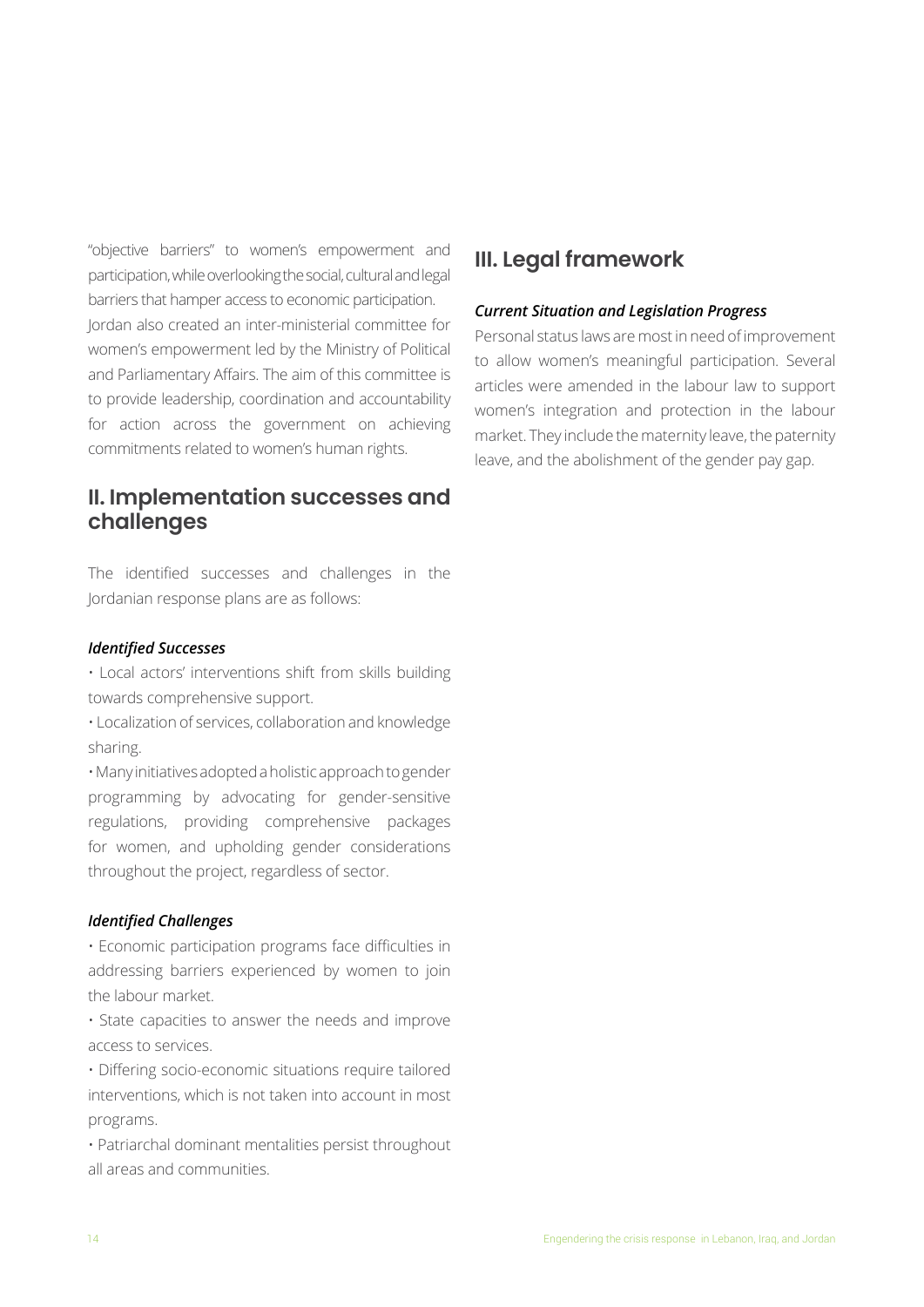## **Key recommendations for Jordan**

## **• Enhancing coordination between actors to ensure better outcomes**

Ex: Consider participatory and joint approaches in program design, leveraging collaboration between local actors.

## **• Enhancing women's participation in decision-making**

Ex: Advocate for quotas to ensure women participation in decision making and in responding to crises. This would contribute to reinforcing gender equality and the actual involvement of women in decision-making positions.

## **• Improving outreach & beneficiary access to services**

Ex: Awareness raising sessions volume should be maintained but with diversified scope and contents in order to reach women, men, and children with diverse profiles in terms of vulnerability and nationality.

## **• Advocating for a change in national policies and strategies to ensure that implemented interventions are gender transformative**

Ex: Advocating with donors and relevant coordination teams and implementers to fund a gender mainstreaming exercise in the 3RP appeal for the year 2021.

## **• Working on enablers and barriers to women's participation in the workforce**

Ex: Facilitating engagement of the entire household in the beneficiary activities and generalising awareness raising sessions for men.

# **Conclusion**

In conclusion, the following report sought to assess the level of inclusion of gender perspective in the Syrian crisis response in Lebanon, Jordan and Iraq. After thoroughly studying each country's response plans and strategies, implementation outcomes, and legal framework, accomplishments and gaps became more visible. The three countries showed some progress in engendering the Syrian crisis response and promoting gender equality. Nonetheless, a lot of work still needs to be done. The three countries showed differences and similarities, hence the report offers recommendations for each country in specific and recommendations for the region as a whole.